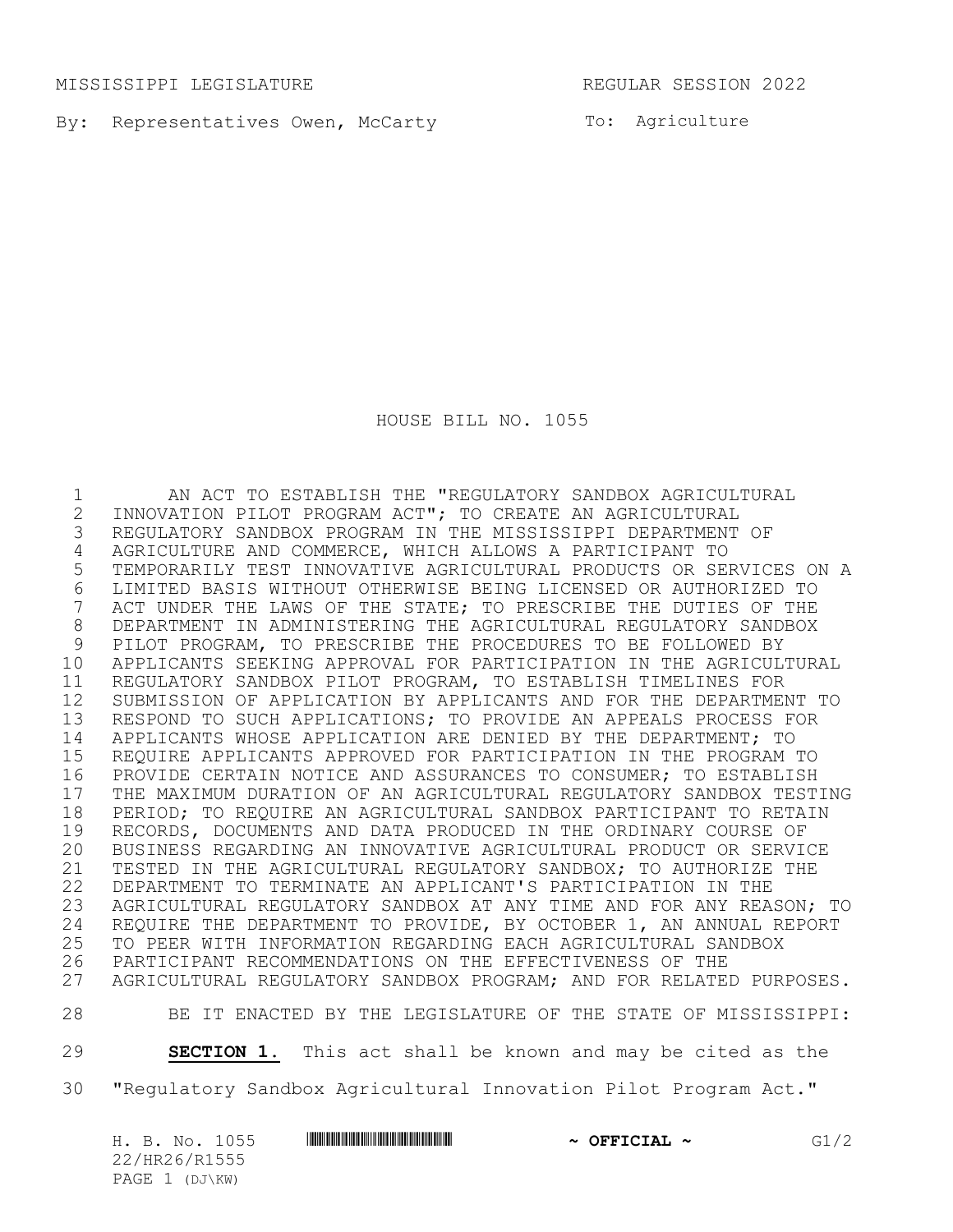**SECTION 2.** As used in this section, the following words shall have the meanings unless the context clearly requires otherwise:

 (a) "Applicable agency" means a department or agency of the state which by law regulates certain types of agricultural-related business activity in the state and persons engaged in such agricultural-related business activity. For purposes of this act, regulation includes the issuance of licenses or any other types of authorization, which the department determines would otherwise regulate an agricultural specific sandbox participant.

 (b) "Applicant" means an individual or entity that is applying to participate in the agricultural specific regulatory sandbox.

 (c) "Consumer" means a person that purchases or otherwise enters into a transaction agreement to receive an innovative agricultural specific product or service that is being tested by an agricultural specific regulatory sandbox participant.

 (d) "Department" means the Mississippi Department of Agriculture and Commerce, which shall be responsible for overseeing the agricultural-specific sandbox program.

 (e) "Innovation" means the use or incorporation of a new business model or technology, to address a problem, provide a benefit, or otherwise offer a product, service, business model, or

22/HR26/R1555 PAGE 2 (DJ\KW)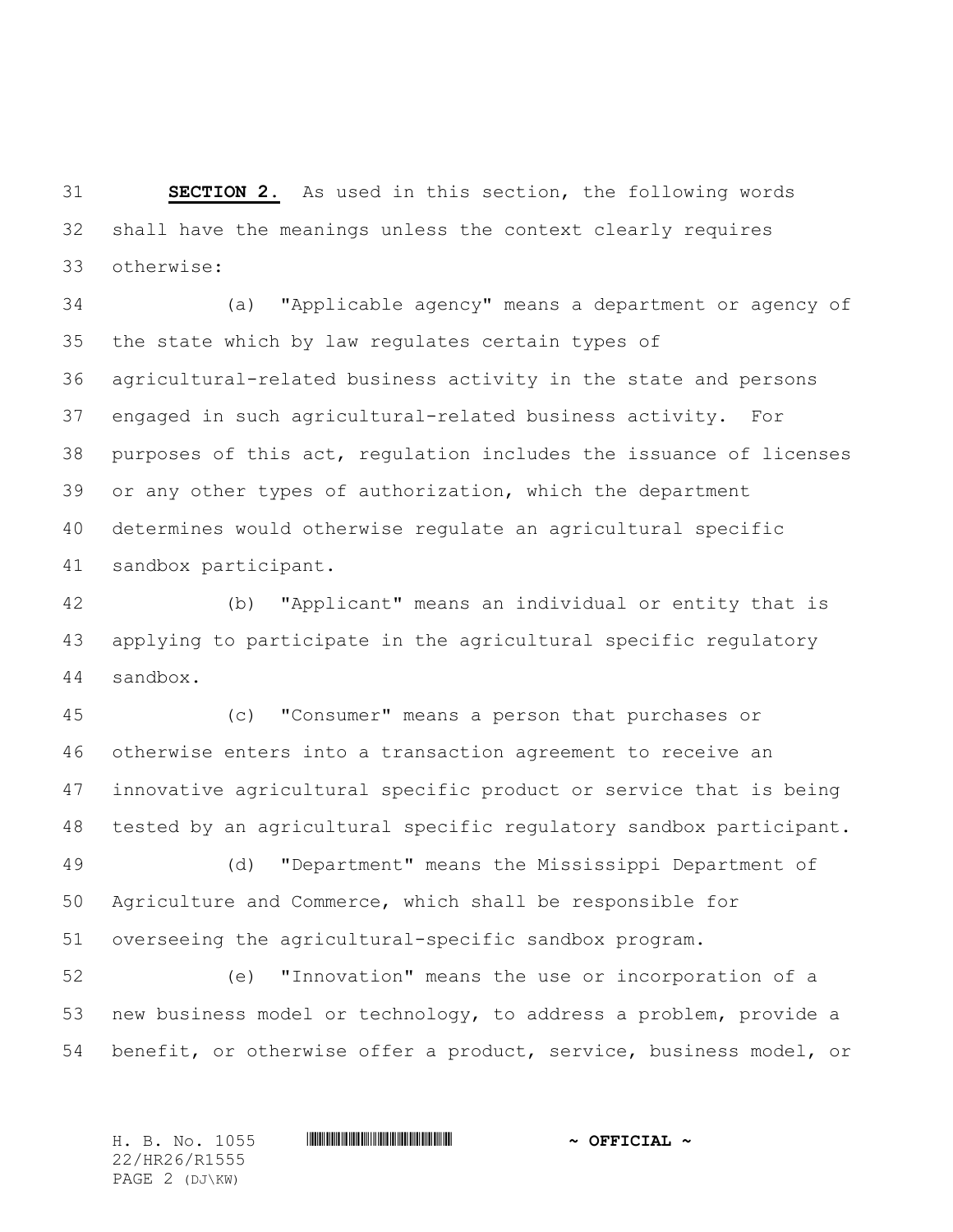delivery mechanism that is not known by the department to have a comparable widespread offering in this state.

 (f) "Innovative agricultural product or service" means an agricultural product or agricultural service that includes an innovation.

 (g) "Agricultural product or service" means an agricultural product or service that requires state licensure, registration, or other authorization as regulated by any section in Title 69, Mississippi Code of 1972, including an agricultural specific product or agricultural service that includes a business model, delivery mechanism, or element that requires a license, registration, or other authorization to do an agricultural specific business, act as an agricultural producer or consultant.

 (h) "Agricultural Regulatory Sandbox" means the Agricultural Regulatory Sandbox Program created by Section 69-1-376, which allows a person to temporarily test an innovative agricultural product or service on a limited basis without otherwise being licensed or authorized to act under the laws of this state.

 (i) "Agricultural sandbox participant" means a person whose application to participate in the agricultural regulatory sandbox is approved in accordance with the provisions of this chapter.

22/HR26/R1555 PAGE 3 (DJ\KW)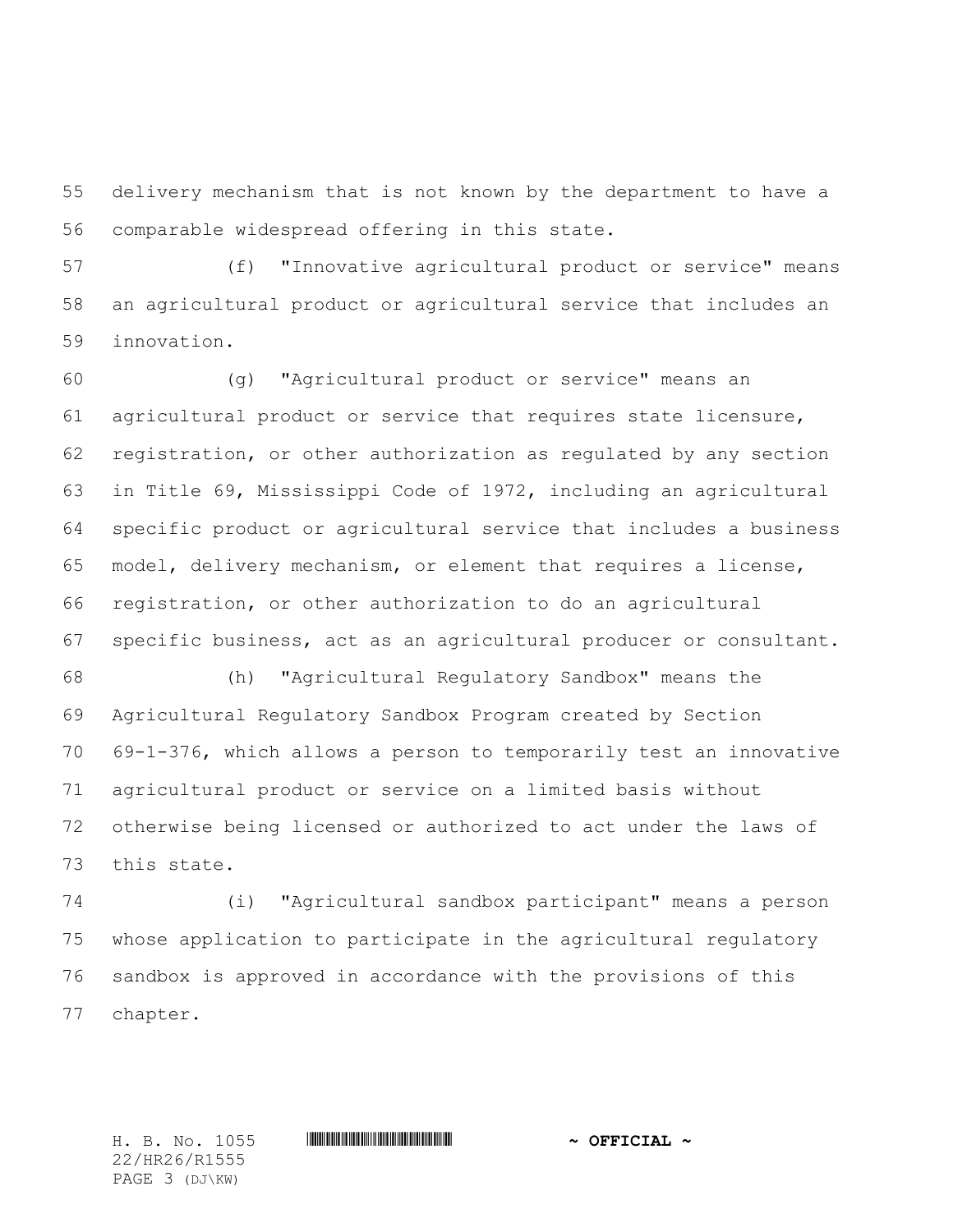(j) "Test" means to provide an innovative agricultural product or service in accordance with the provisions of this chapter.

 **SECTION 3.** (1) The Mississippi Department of Agriculture and Commerce shall establish an Agricultural Regulatory Sandbox Program in accordance with the "Regulatory Sandbox Agricultural Innovation Pilot Program Act." In administering the agricultural 85 regulatory sandbox, the department:

86 (a) Shall consult with each applicable agency;

 (b) Shall establish a program to enable a person to obtain limited access to the market in this state to test an innovative agricultural product or service without obtaining a 90 license or other authorization that might otherwise be required;

 (c) May enter into agreements with or follow the best practices of the Consumer Financial Protection Bureau or other 93 states that are administering similar programs; and

 (d) May not approve participation in the agricultural regulatory sandbox by an applicant or any other participant who has been convicted, entered a plea of nolo contendere, or entered a plea of guilty or nolo contendere held in abeyance for a serious crime:

 (i) Involving theft, fraud, or dishonesty; or (ii) That bears a substantial relationship to the applicant's or participant's ability to safely or competently participate in the agricultural regulatory sandbox program.

| H. B. No. 1055 |  | $\sim$ OFFICIAL $\sim$ |  |  |  |  |  |  |
|----------------|--|------------------------|--|--|--|--|--|--|
| 22/HR26/R1555  |  |                        |  |  |  |  |  |  |
| PAGE 4 (DJ\KW) |  |                        |  |  |  |  |  |  |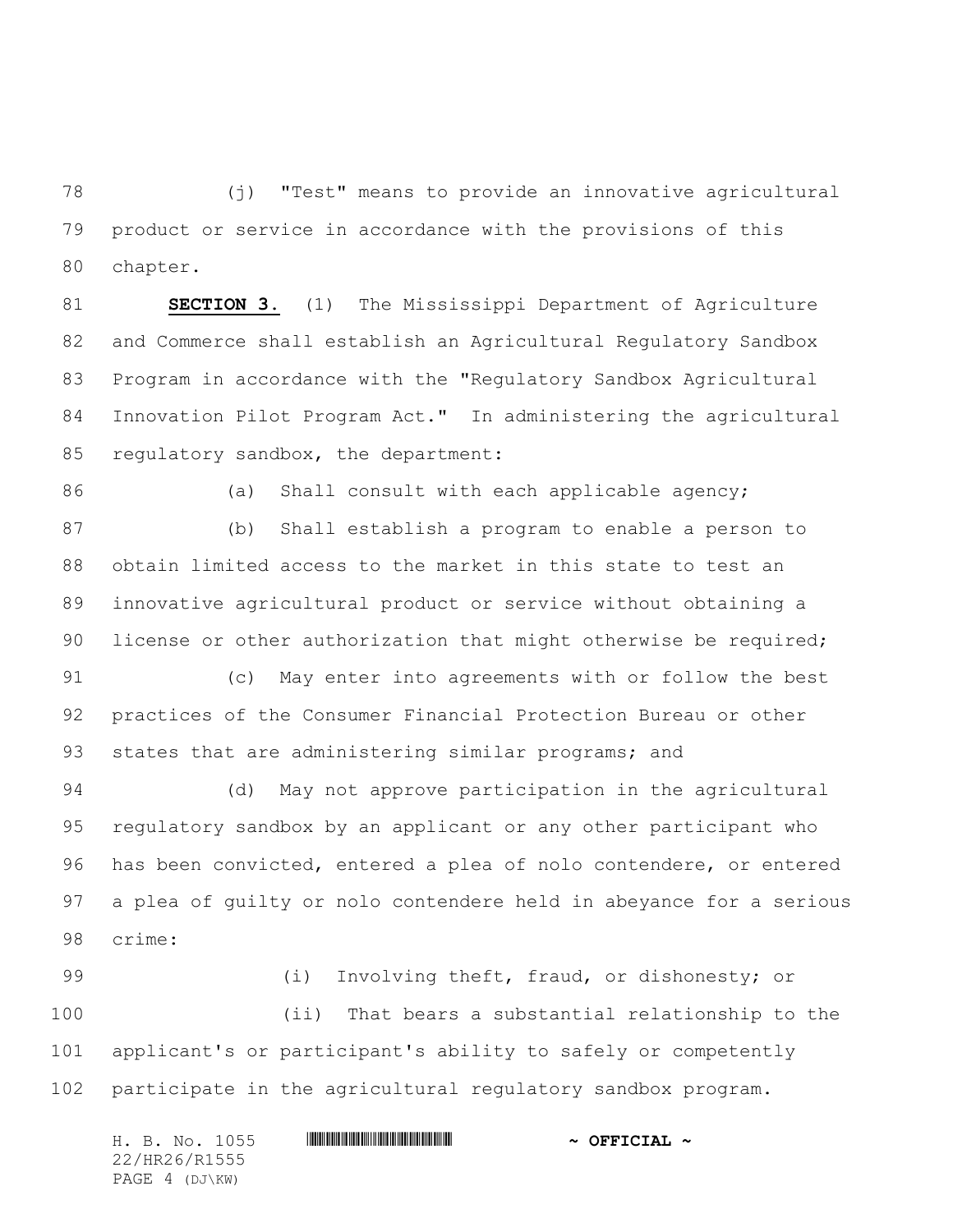(2) An applicant for the agricultural regulatory sandbox shall provide to the department an application in a form prescribed by the department that:

 (a) Demonstrates the applicant is subject to the jurisdiction of this state.

 (b) Demonstrates the applicant has established a physical or virtual location that is adequately accessible to the department, from which testing will be developed and performed, and where all required records, documents, and data will be maintained.

 (c) Contains relevant personal and contact information for the application, including legal names, addresses, telephone numbers, email addresses, website addresses, and other information 116 required by the department;

 (d) Discloses criminal conviction of the applicant or other participating personnel, if any;

 (e) Demonstrates that the applicant has the necessary personnel, financial and technical expertise, access to capital, and develop a plan to test, monitor, and assess the innovative agricultural product or service.

 (f) Contains a description of the innovative agricultural product or service to be tested, including statements regarding the following:

 (i) How the innovative agricultural product or service would benefit consumers;

H. B. No. 1055 \*HR26/R1555\* **~ OFFICIAL ~** 22/HR26/R1555 PAGE 5 (DJ\KW)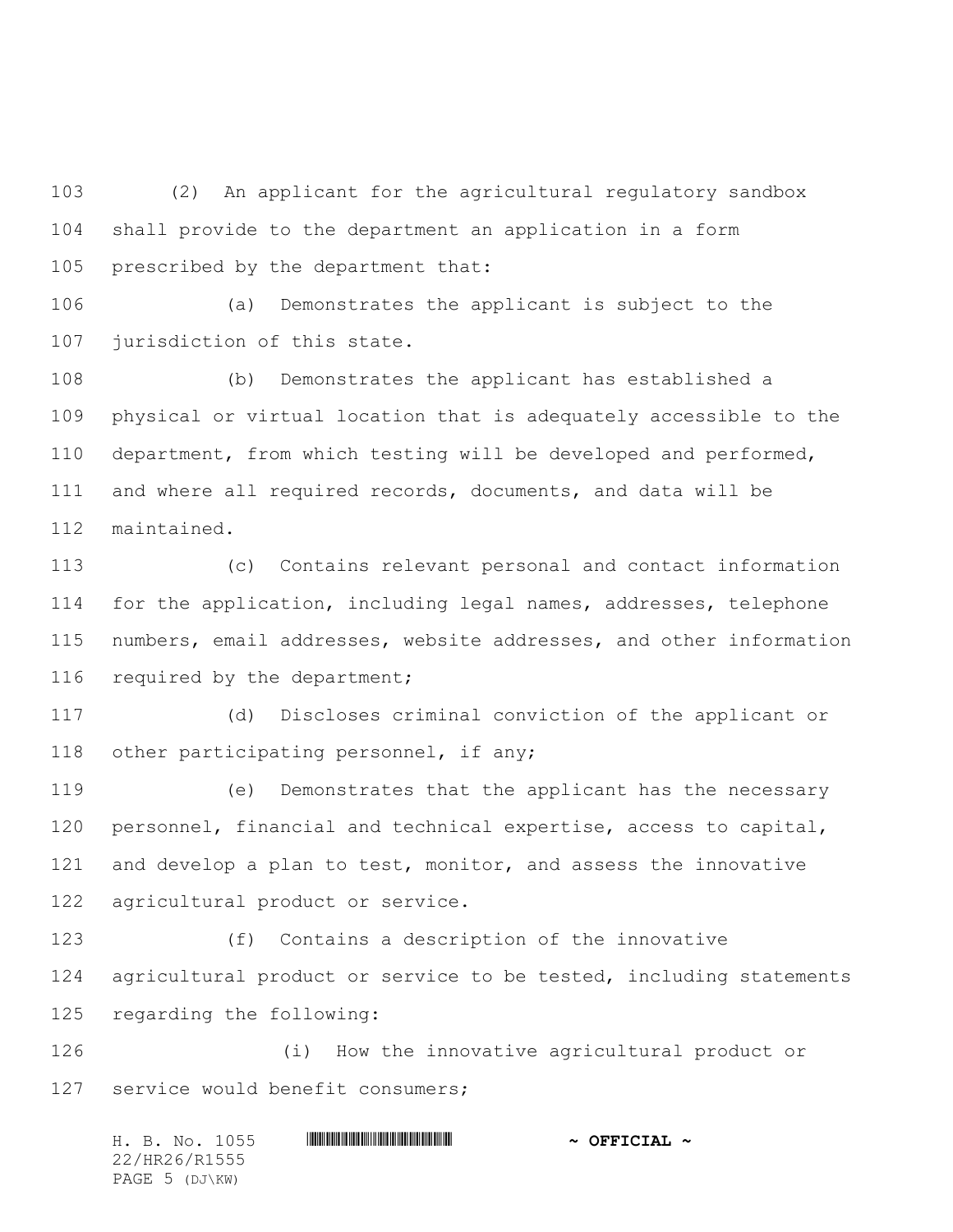(ii) What risks may confront consumers that use or purchase the innovative agricultural product or service; (iii) How participating in the agricultural regulatory sandbox would enable a successful test of the innovative agricultural product or service;

 (iv) A description of how the applicant will 134 perform ongoing duties after the test; and

 (v) How the applicant will end the test and protect consumers if the test fails, including providing evidence of sufficient liability coverage and financial reserves to protect 138 consumers and to protect against insolvency by the applicant; and

 (g) Provides any other required information as determined by the department.

 (3) An applicant shall file a separate application for each innovative agricultural product or service the applicant wants to test. Before approving the application, the department may seek any additional information from the applicant that the department determines is necessary.

 (4) Subject to subsection (7), not later than ninety (90) days after a complete application is received by the department, the department shall inform the applicant as to whether the application is approved or denied entry into the agricultural regulatory sandbox.

 (5) The department and an applicant may mutually agree to extend the ninety-day timeline as described in subsection (6) to

H. B. No. 1055 \*HR26/R1555\* **~ OFFICIAL ~** 22/HR26/R1555 PAGE 6 (DJ\KW)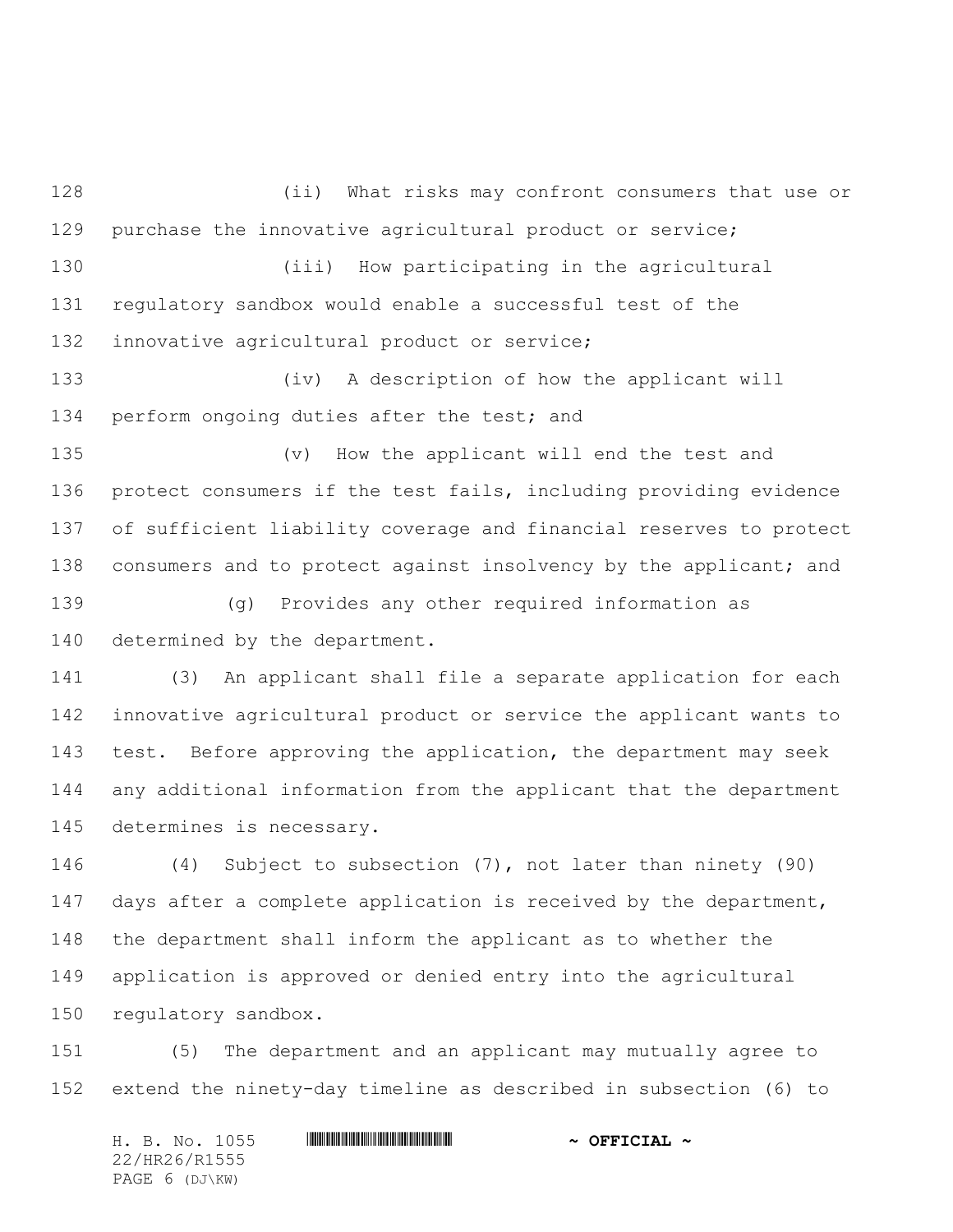allow department to determine whether an application is approved or denied entry into the agricultural regulatory sandbox.

 (6) (a) In reviewing an application under this section the department shall consult with, and gain approval from, each applicable agency before admitting an applicant into the agricultural regulatory sandbox.

 (b) The consultation with an applicable agency may include seeking information about whether:

 (i) The applicable agency has previously issued a licensed or other authorization to the applicant;

 (ii) The applicable agency has previously investigated, sanctioned or pursued legal action against the applicant;

 (iii) The applicant could obtain a license or other authorization from the applicable agency after exiting the 168 agricultural regulatory sandbox; and

 (iv) Certain licensure or other regulations should not be waived even if the applicant is accepted into the agricultural regulatory sandbox.

 (7) In reviewing an application under this section, the department shall consider whether a competitor to the applicant is or has been an agricultural sandbox participant, and weigh that as a factor in allowing the applicant to also become an agricultural sandbox participant.

22/HR26/R1555 PAGE 7 (DJ\KW)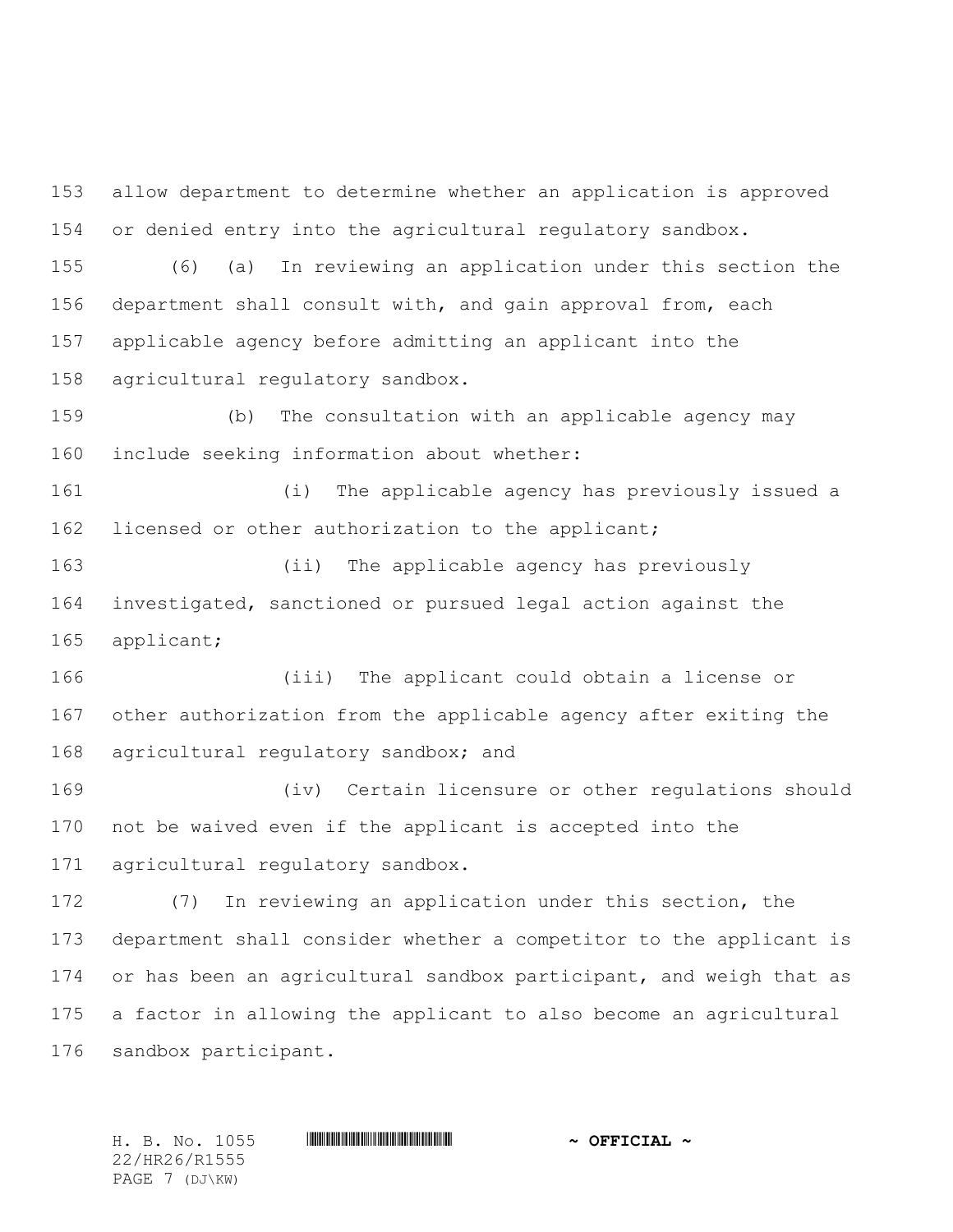(8) If the department and each applicable agency approve an application admitting an applicant into the agricultural regulatory sandbox, an applicant may become an agricultural sandbox participant.

 (9) The department may deny any application submitted under this section, for any reason, at the department's discretion.

 (10) If the department denies an application submitted under this section, the department shall provide to the applicant a written description of the reasons for the denial as an agricultural sandbox participant.

 (11) (a) The sandbox applicant may appeal any of the following decisions of the sandbox program administrators by filing a written notice of appeal with the circuit court clerk of the county where the applicant resides, or in the case of a nonresident applicant, in the Circuit Court of the First Judicial District of Hinds County, Mississippi:

 (i) Denial of participation in the sandbox program;

 (ii) Determination of the sandbox program parameters;

 (iii) Determination of the extent of the applicant's participation in the market; or

 (iv) Other determinations under this section. (b) The court shall determine all questions of law, including the interpretation of a constitutional or statutory

H. B. No. 1055 \*HR26/R1555\* **~ OFFICIAL ~** 22/HR26/R1555 PAGE 8 (DJ\KW)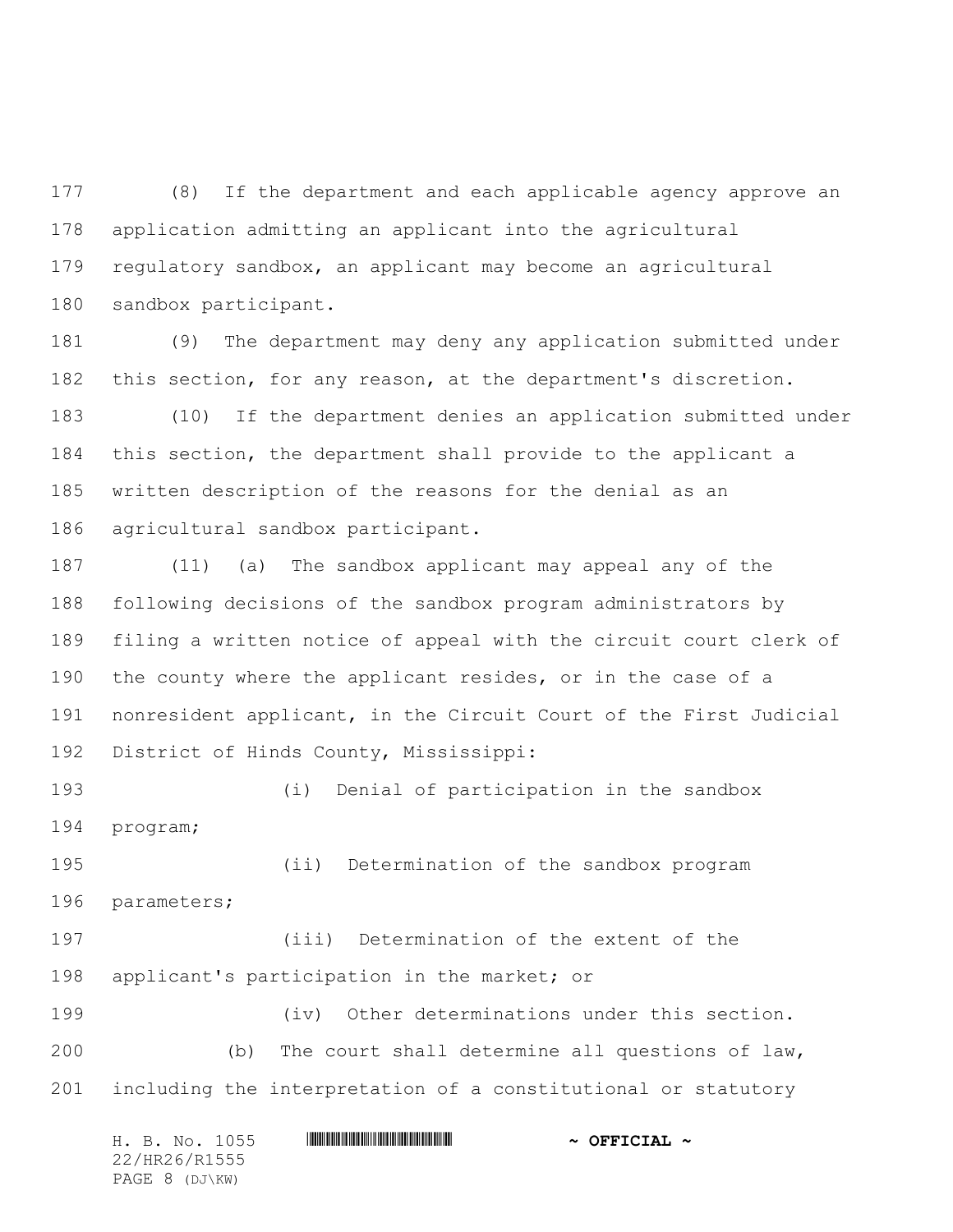provision or a rule adopted by the sandbox program administrators, without regard to any previous determination that may have been made on the question in any action before the sandbox program administrators.

 **SECTION 4.** (1) If the department approves an application under the Agricultural Regulatory Sandbox Program, the agricultural sandbox participant has no less than twelve (12) months after the date of the application's approval, to test the innovative agricultural product or service described in the agricultural sandbox participant's application. A longer time period may be initially approved at the department's discretion.

 (2) An agricultural sandbox participant testing an innovative agricultural product or service within the agricultural regulatory sandbox shall be subject to the following:

 (a) Consumers shall be residents of the state; (b) The department may, on a case-by-case basis:

 (i) Specify the maximum number of consumers that may enter into an agreement with the agricultural sandbox participant to use the innovative agricultural product or service; and

 (ii) If applicable, specify the maximum number of items for each item that may be offered by an agricultural sandbox participant during the test of the innovative agricultural product or service; and

22/HR26/R1555 PAGE 9 (DJ\KW)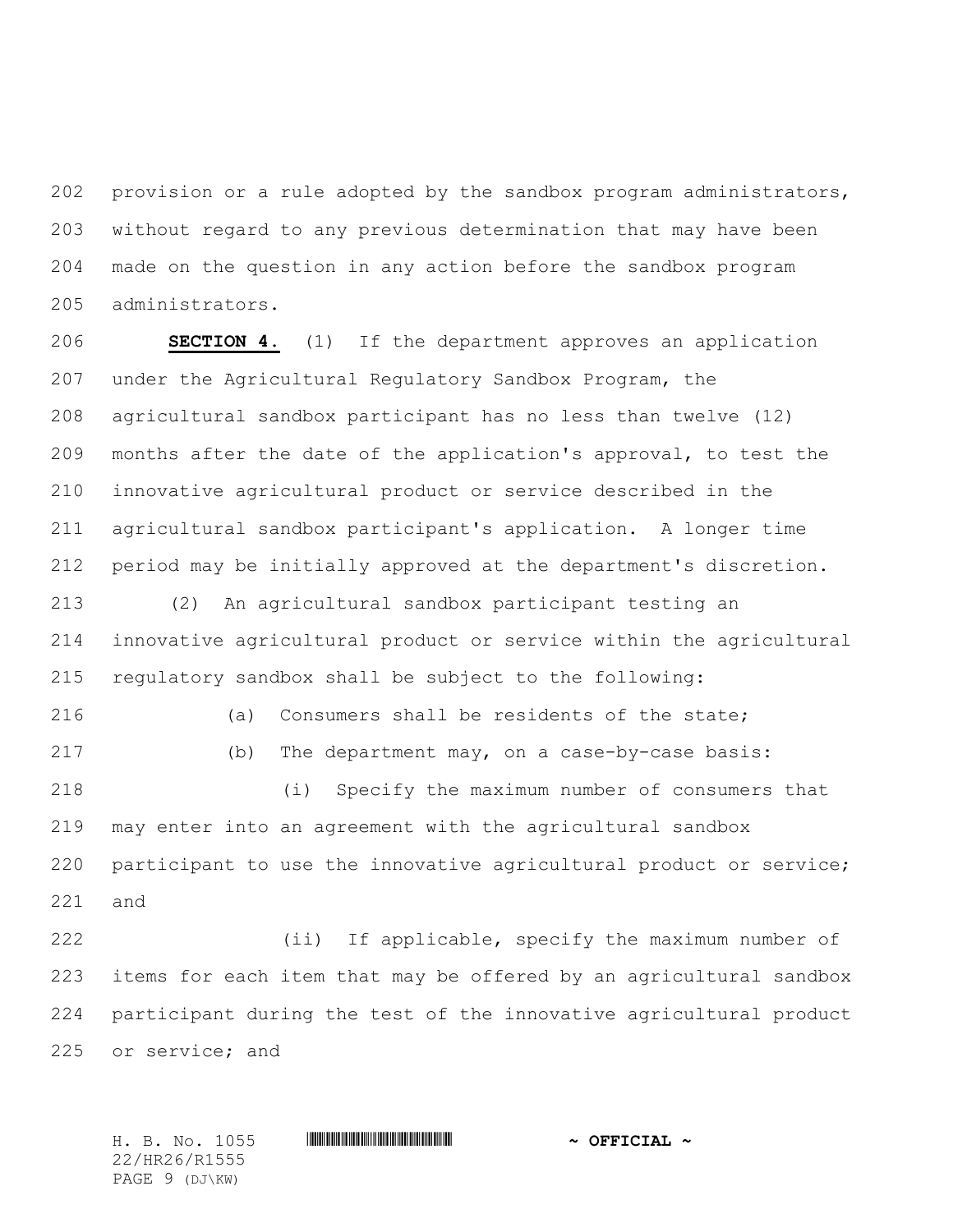(c) If a sandbox participant is accepted into the program, the department shall notify other businesses in the industry that a waiver was granted, to provide other companies the opportunity to apply for the same waiver if they so choose.

 (3) This section does not restrict an agricultural sandbox participant who holds a license or other authorization in another jurisdiction from acting in accordance with that license or other authorization.

 (4) An agricultural sandbox participant is deemed to possess an appropriate license under the laws of this state for the purposes of any provision of federal law requiring state licensure or authorization.

 (5) An agricultural sandbox participant who is testing an innovative agricultural product or service shall be exempt from state laws, regulations, licensing requirements or authorization requirements that were identified by the agricultural sandbox participant's application and have been waived in writing by the department.

 (6) Notwithstanding any other provision of this chapter to the contrary, an agricultural sandbox participant shall not have immunity related to any criminal offense committed during the agricultural sandbox participant's time in the agricultural regulatory sandbox.

 (7) By written notice, the department may terminate an agricultural sandbox participant's participation in the regulatory

H. B. No. 1055 \*HR26/R1555\* **~ OFFICIAL ~** 22/HR26/R1555 PAGE 10 (DJ\KW)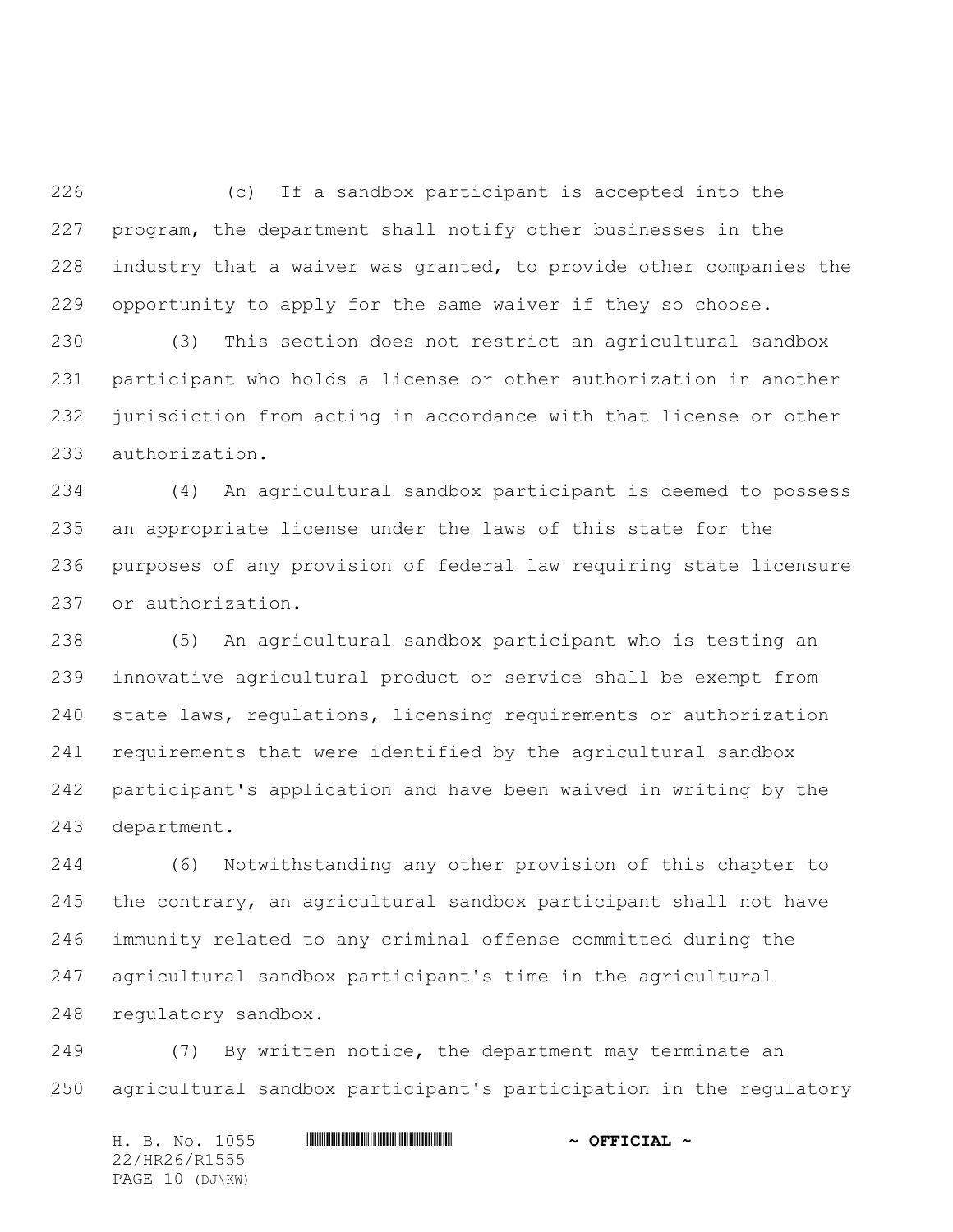sandbox at any time and for any reason, including, if the department determines an agricultural sandbox participant is not operating in good faith to bring an innovative agricultural product to market.

 (8) The department and the department's employees shall not be liable for any business losses or the recouping of application expenses related to the agricultural regulatory sandbox,

including:

 (a) Denying an applicant's application to participate in the agricultural regulatory sandbox for any reason; or

 (b) Terminating an agricultural sandbox participant's participation in the agricultural regulatory sandbox at any time and for any reason.

 (9) No guaranty association in this state may be held liable for business losses or liabilities incurred as a result of activities undertaken by a participant in the

agricultural sandbox.

 **SECTION 5.** (1) Before providing an innovative agricultural product or service to a consumer, an agricultural sandbox participant shall disclose the following to the consumer:

 (a) The name and contact information of the agricultural sandbox participant;

 (b) That the innovative agricultural product or service is authorized pursuant to the agricultural regulatory sandbox and, if applicable, that the agricultural sandbox participant does not

H. B. No. 1055 \*HR26/R1555\* **~ OFFICIAL ~** 22/HR26/R1555 PAGE 11 (DJ\KW)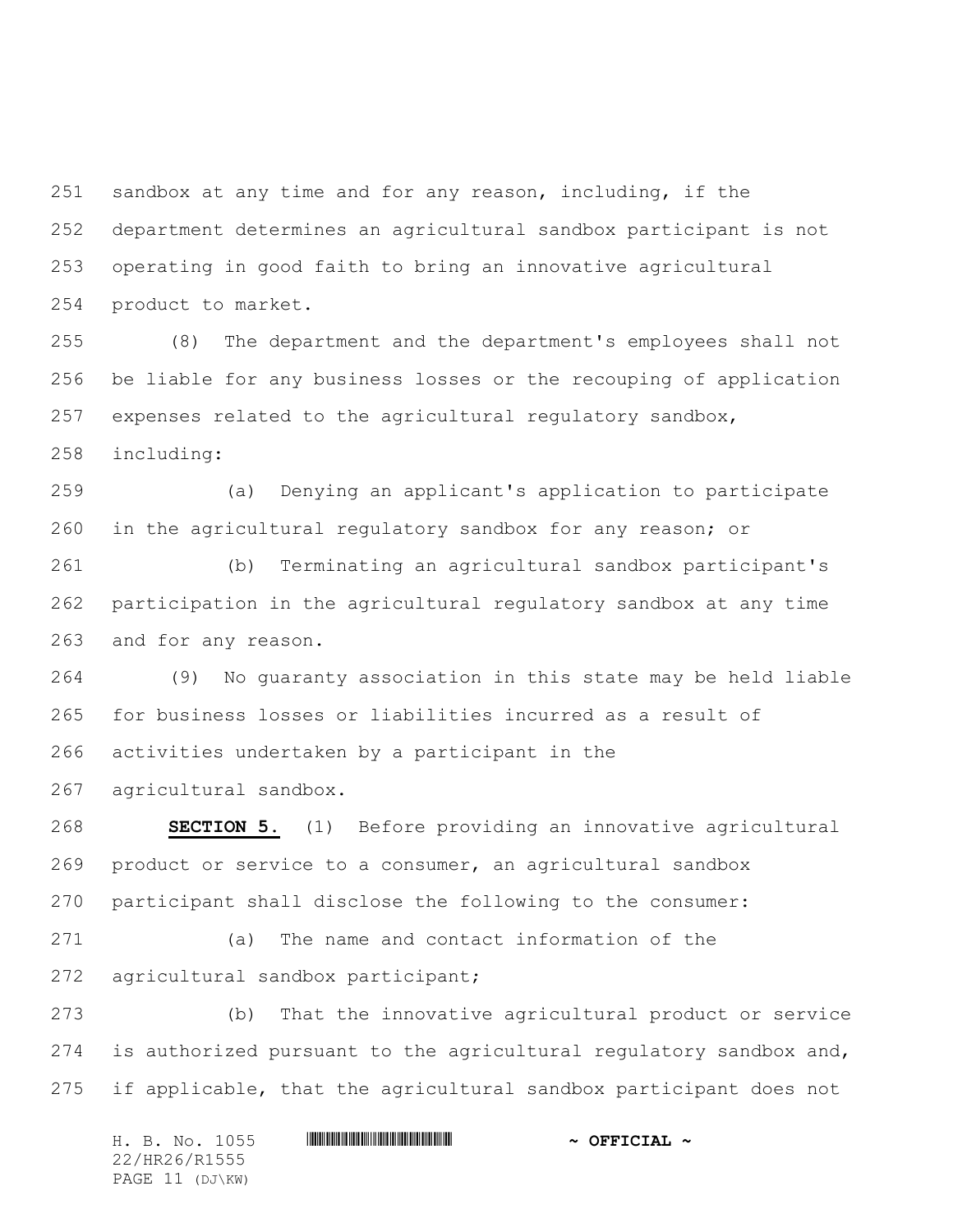have a license or other authorization to provide an agricultural product or service under state laws that regulate agricultural products outside the agricultural sandbox;

 (c) That the innovative agricultural product or service is undergoing testing and may not function as intended and may 281 expose the customer to financial risk;

 (d) That the provider of the innovative agricultural product is not immune from civil liability for any losses or damages caused by the innovative agricultural product or service;

 (e) That the state does not endorse or recommend the innovative agricultural product or service;

 (f) That the innovative agricultural product or service is a temporary test that may be discontinued at the end of the testing period;

290 (g) The expected end date of the testing period; and (h) That the consumer may contact the department to file a complaint regarding the innovative agricultural product or service being tested and provide the department's telephone number and website address where a complaint may be filed.

 (2) The disclosures required by subsection (1) shall be provided to the consumer in a clear and conspicuous form and, for an Internet or application-based innovative agricultural product or service, a consumer shall acknowledge receipt of the disclosure before a transaction may be completed.

22/HR26/R1555 PAGE 12 (DJ\KW)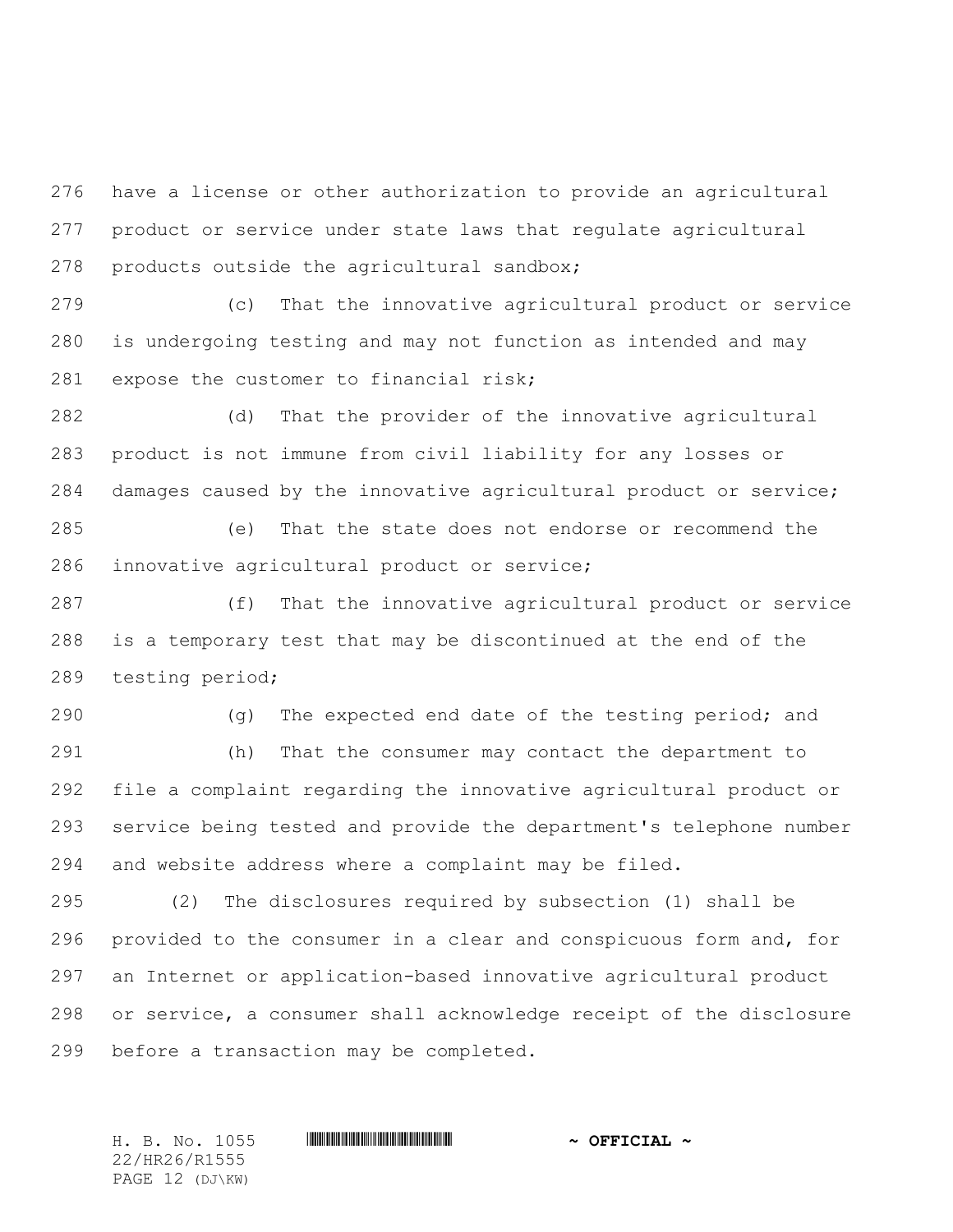(3) The department may require that an agricultural sandbox participant make additional disclosure to the consumer.

 **SECTION 6.** (1) At least thirty (30) days before the end of the twelve-month agricultural regulatory sandbox testing period, an agricultural sandbox participant shall:

 (a) Notify the department that the agricultural sandbox participant will exit the agricultural regulatory sandbox, discontinue the agricultural sandbox participant's test, and will stop offering any innovative agricultural product or service in the agricultural regulatory sandbox within sixty (60) days after the date on which the twelve-month testing period ends; or

 (b) Seek an extension in accordance with Section 7 of this act.

 (2) Subject to subsection (3), if the department does not receive notification as required by subsection (1), the agricultural regulatory sandbox testing period expires at the end of the twelve-month testing period, and the agricultural sandbox participant shall immediately stop offering each innovative agricultural product or service being tested.

 (3) If a test includes offering an innovative agricultural product or service that requires ongoing duties, the agricultural sandbox participant shall continue to fulfill those duties or arrange for another person to fulfill those duties after the date on which the agricultural product or service on which the

22/HR26/R1555 PAGE 13 (DJ\KW)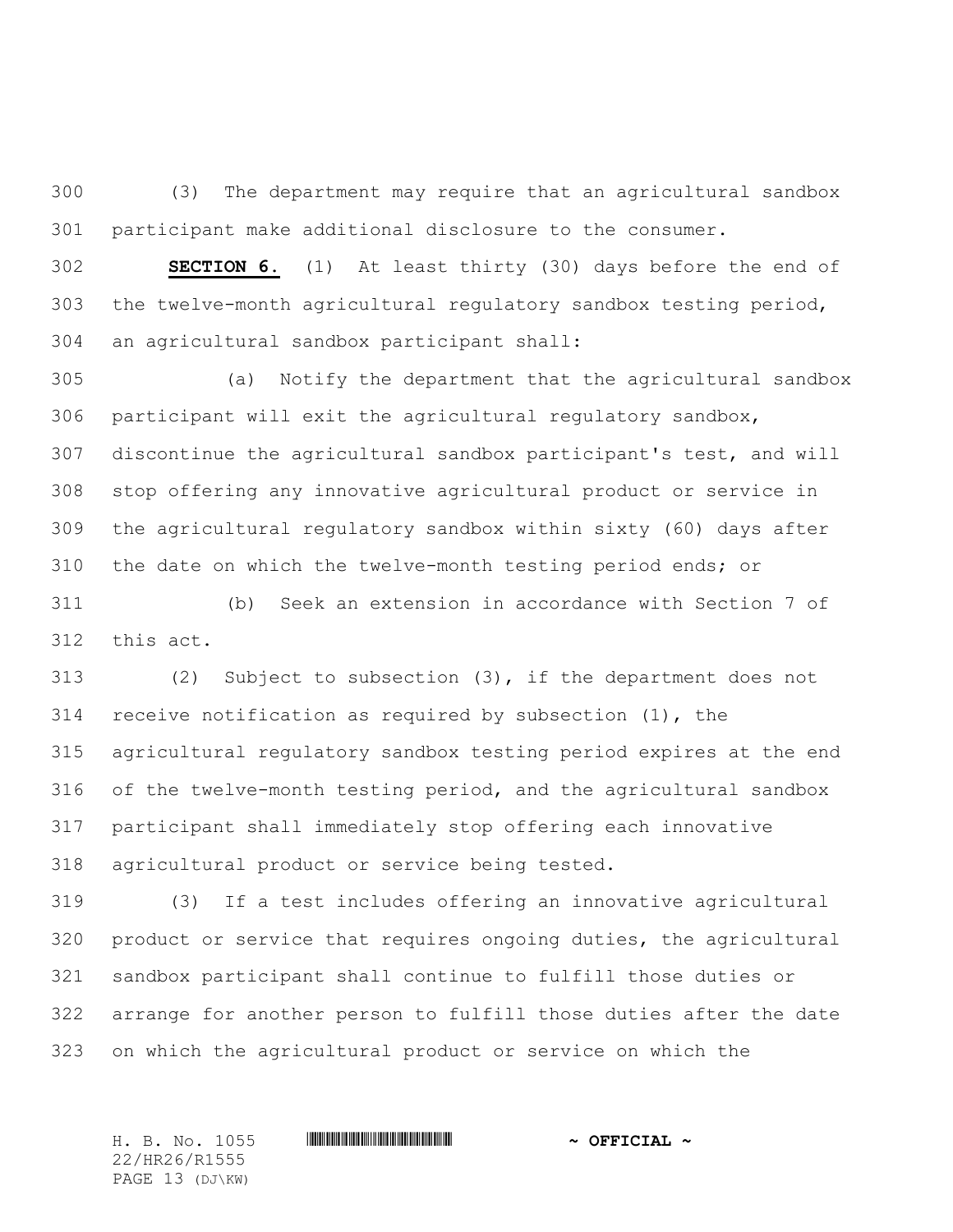agricultural sandbox participant exits the agricultural regulatory sandbox.

 **SECTION 7.** (1) Not later than thirty (30) days before the end of the twelve-month regulatory agricultural sandbox testing period, an agricultural sandbox participant may request an extension of the agricultural regulatory sandbox testing period for the purpose of obtaining a license or other authorization.

 (2) The department shall grant or deny a request for an extension in accordance with subsection (1) by the end of the twelve-month agricultural regulatory sandbox testing period.

 (3) The department may grant an extension in accordance with this section for not more than twelve (12) months after the end of the agricultural regulatory sandbox testing period.

 (4) An agricultural sandbox participant that obtains an extension in accordance with this section shall provide the department with a written report every three (3) months which provides an update on efforts to obtain a license or other authorization required by law, including any submitted for licensure or other authorization, rejected applications or issued licenses or other authorizations.

 **SECTION 8.** (1) An agricultural sandbox participant shall retain records, documents and data produced in the ordinary course of business regarding an innovative agricultural product or service tested in the agricultural regulatory sandbox.

H. B. No. 1055 \*HR26/R1555\* **~ OFFICIAL ~** 22/HR26/R1555 PAGE 14 (DJ\KW)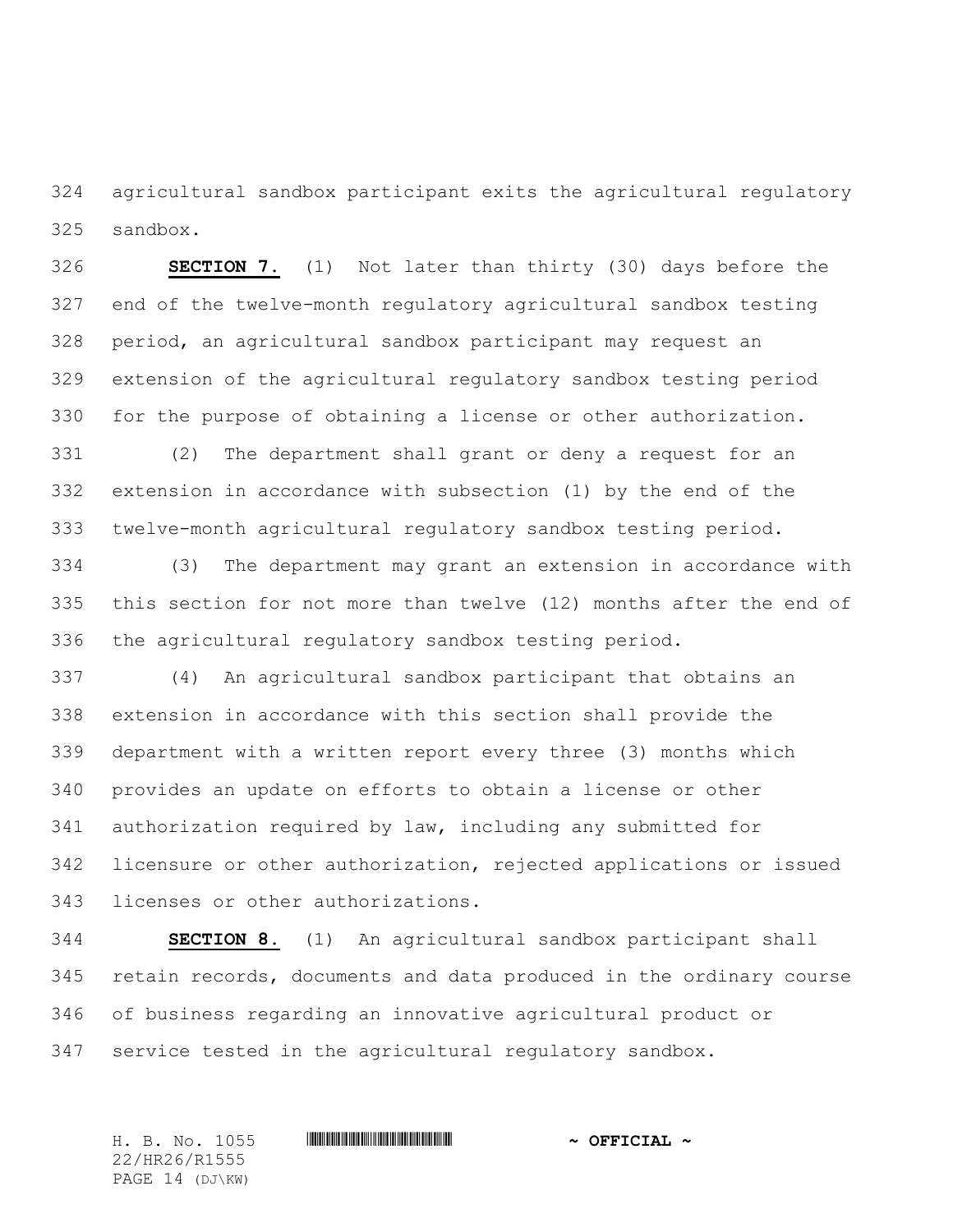(2) If an innovative agricultural product or service fails before the end of a testing period, the agricultural sandbox participant shall notify the department and report on actions taken by the agricultural sandbox participant to ensure consumers have not been harmed as a result of the failure.

 (3) The department shall establish quarterly reporting requirements for an agricultural sandbox participant, including information about any customer complaints.

 (4) The department may request records, documents and data from an agricultural sandbox participant and, upon the department's request, an agricultural sandbox participant shall make such records, documents and data available for inspection by the department.

 (5) If the department determines that an agricultural sandbox participant has engaged in, is engaging in, or is about to engage in any practice or transaction that is in violation of this chapter or that constitutes a violation of state or federal criminal law, the department may remove an agricultural sandbox participant from the agricultural regulatory sandbox.

 (6) By October 1, the department shall provide an annual written report to the Joint Legislative Committee on Performance Evaluation and Expenditure Review (PEER) that provides information regarding each agricultural sandbox participant, and that provides recommendations regarding the effectiveness of the Agricultural Regulatory Sandbox Program.

22/HR26/R1555 PAGE 15 (DJ\KW)